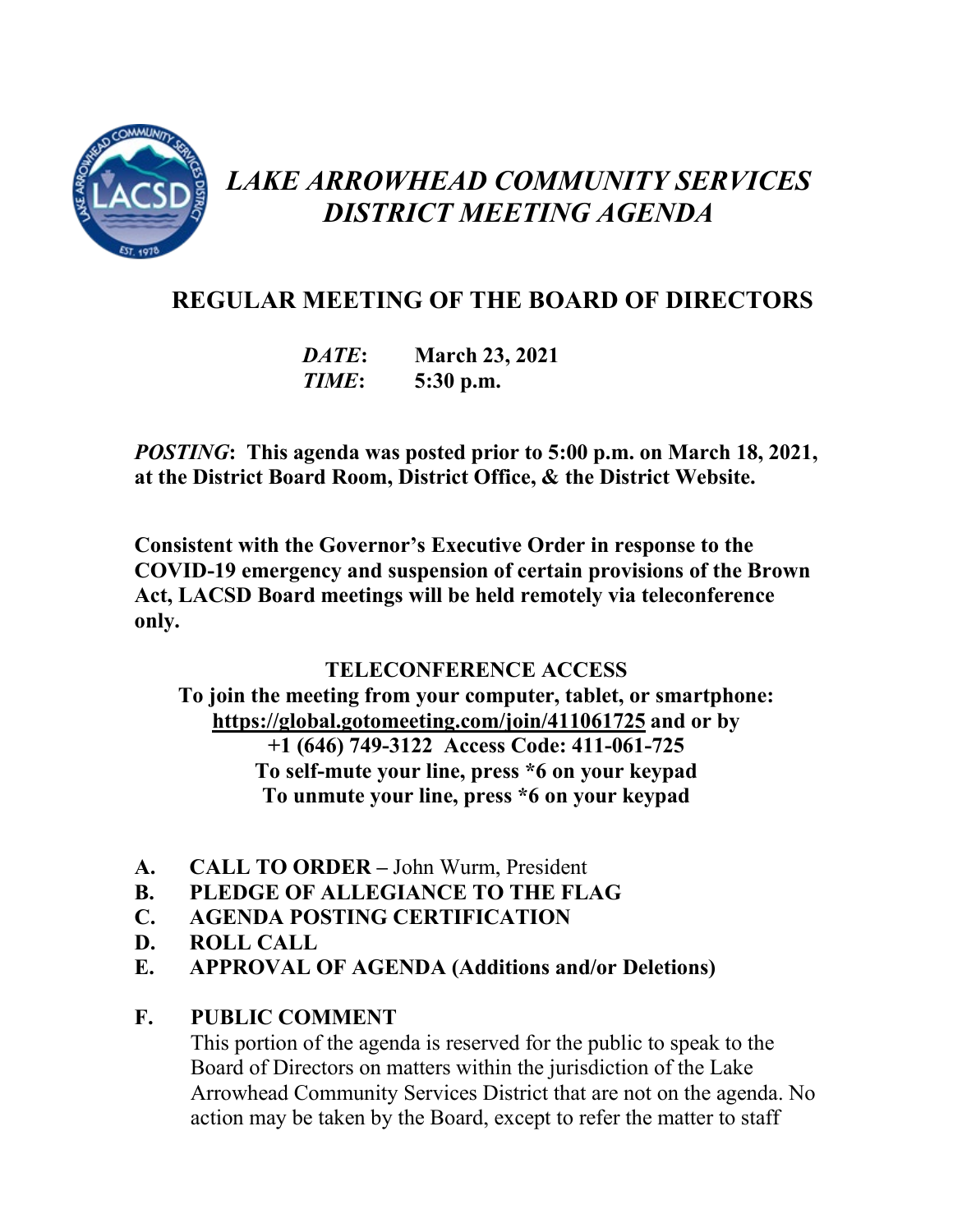and/or place it on a future agenda. It is in the best interest of the person speaking to the Board to be concise and to the point. **A time limit of five minutes per individual will be allowed.**

Any person wishing to comment on an item that is on the agenda are invited to participate via teleconference or submit comments via email to the Board Secretary at kfield@lakearrowheadcsd.com by Tuesday, March 23, 2021, at 3:00 p.m. Please note that submitting a written comment is voluntary, and all persons may attend the meeting whether they submit a written comment. Please limit comments to 300 words or less. All submitted written comments will be read aloud during the meeting. Upon signing into the teleconference, all participants will be auto-muted, please unmute when recognized by the Board President, then self-mute when finished speaking.

# **G. CONSENT CALENDAR**

The following consent items are expected to be routine and noncontroversial and will be acted on at one time without discussion unless an item is withdrawn by a Board member for questions or discussion. Any person wishing to speak on the Consent or Open agenda may do so by announcing their name and being recognized by the President.

#### **1. Approval of Minutes.**

**February 23, 2021 Regular Board Meeting Minutes** (Directors: Boydston, Gross, Morris, and Wurm)

**2. Consider Approving Temporary Transfer of the 2019/2020 Carryover Right from the District's Free Production Allowance (FPA) in the Mojave Basin for Water Year Ending September 30, 2020.** 

# **H. INFORMATION AND DISCUSSION ITEMS**

#### **3. Departmental Reports.**

#### **a. District Corporation Yard Project No. 177 Update**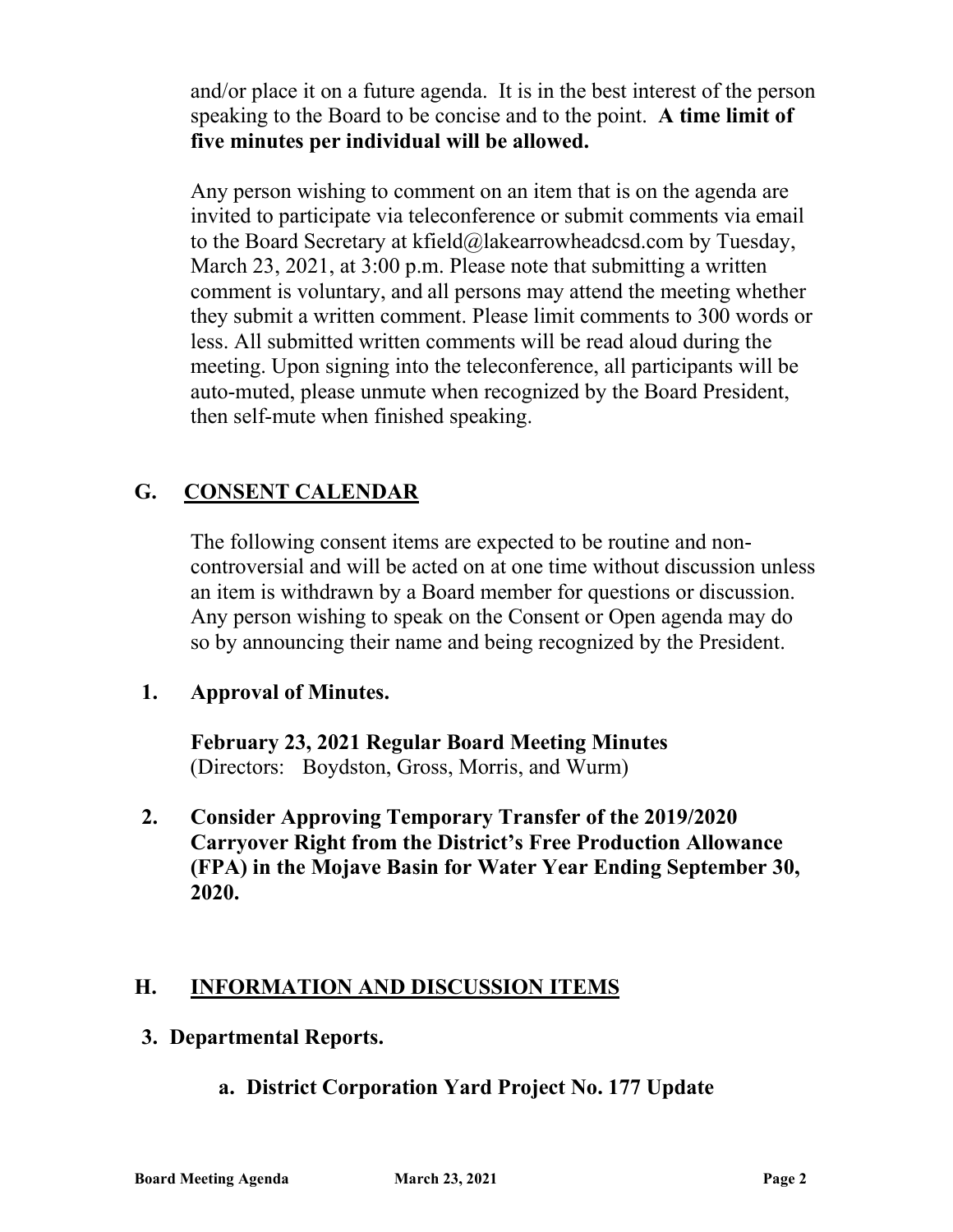#### **b. Operations Manager's Report**

This is an information item.

**4. General Manager's Report.** This is an information item. (Presenter: Catherine Cerri, General Manager)

# **I. ACTION ITEMS**

- **5. Consider Awarding a Procurement Contract for the Wastewater Pump Station #18 Pump Assembly Procurement Project No. 224.** (Presenter: Scott Schroder, Engineering Manager)
- **6. Consider Awarding a Contract for the Manhole Inflow Reduction 2021 Project No. 225.** (Presenter: Scott Schroder, Engineering Manager)
- **7. Consider Approving the Purchase of a Sewer Equipment Company of America 747-TK Eco Truck Mounted Jetter.** (Presenter: Mike Blackwood, Field Operations Manager)
- **8. Consider Adopting Resolution No. 2021-02 Directing and Authorizing Endorsement of Checks and Execution of Other Instruments.**

(Presenter: John O'Brien, Finance Manager)

- **9. Consider Approving a Contract for WaterView with Eagle Aerial Solutions.** (Presenter: Marc Lippert, Public Programs Supervisor)
- **10. Consider Allocation of Mojave Basin Votes for Subarea Advisory Committee.** (Presenter: Catherine Cerri, General Manager)

# **J. BOARD MEMBER MEETINGS**

Board members will have the opportunity to seek Board approval for attendance at meetings of other organizations, seminars, conferences,